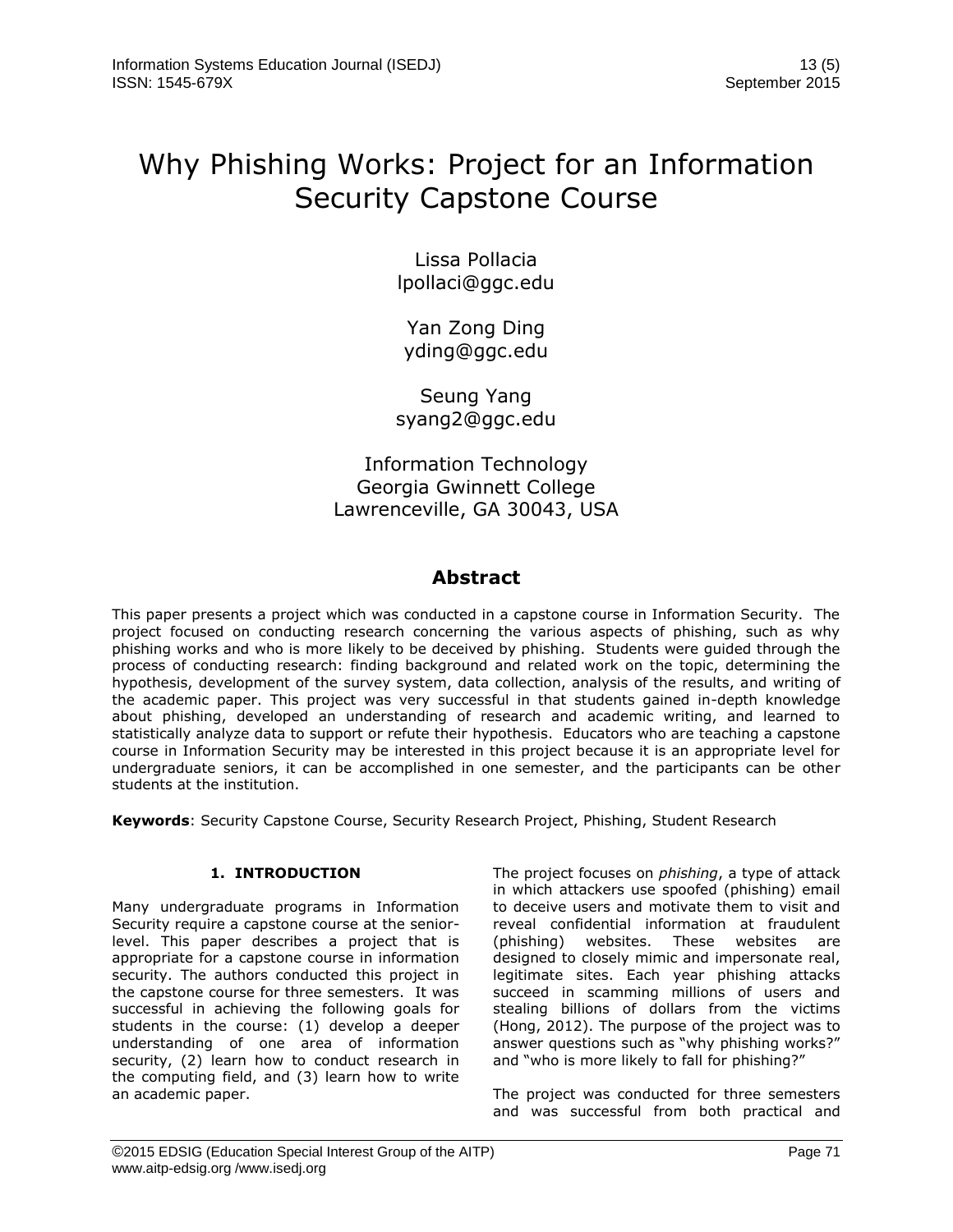pedagogical viewpoints. The project had sufficient depth and provided challenging material for the students; however it could be completed in one semester. In addition, the study was structured so that there are no consequences to the study participants, thus the project was readily approved by our Human Subjects Board (HSB).

The project also supports the push in STEM education to provide more opportunities for *Scientific Inquiry* (Yager, 2009; Zubrowski, 2009). The National Research Council (NRC) defines Scientific Inquiry to be activities in which learners study a question, formulate hypotheses, collect and evaluate evidence, and then communicate and justify their conclusions (NCR, 2006). Many scientific educators believe that scientific inquiry is critical to helping students develop 21st-century skills and knowledge that are needed to be successful today (Rhoton, 2010).

## **2. RELATED WORK**

The past decade saw a great deal of research activities in the area of phishing. See the excellent survey of Hong (2012) for the state of phishing.

Dhamija et al. (2006) conducted the first published study of phishing. In the study, each participant was shown 20 websites, some real and some fake, and was asked to determine whether each given site was legitimate or fraudulent. For sites that they determined to be fraudulent, the participants were also asked to give their reasons for their decisions. The study found that well designed phishing sites fooled over 90% of the participants. Many participants did not verify the correctness of the sites' URLs or were not able to distinguish between legitimate and fraudulent URLs. Even fewer understood the SSL security indicators, such as "HTTPS" in the URL, the padlock icon, and the certificate. Many participants incorrectly based their decisions on how professional the content of the viewed web pages look, failing to understand that the content of a web page can be easily copied. Moreover, visual deception attacks successfully fooled even the most experienced participants. Examples of visual deception include using visually deceptive text in closely mimicked URLs (e.g. using the number "1" in place of the letter "I", or using two "v"s for a "w"), hiding a hyperlink to a rogue site inside an image of a legitimate hyperlink, and using an image of a real site in the content of a phishing page. Following the work of Dhamija et al. many other researchers led similar studies which show that the findings of Dhamija et al. continue to hold and users remain vulnerable to phishing (Hong, 2012).

Downs et al. (2006) conducted the first study of phishing email messages (as opposed to phishing websites) and how users respond to them. Just as in the case of judging websites (Dhamija et al., 2006), the study of Downs et al. found that users often base their judgments of email messages on incorrect heuristics. Users fall particularly for spear phishing, which involves email messages sent to a specifically targeted group, such as members of a community, employees of an organization, or customers of a business. For example, users who have an account at a company would tend to trust email messages that appear to be sent from the company, and many think that since the company already had their information, it would be safe to give it again. The findings of Downs et al. were confirmed in the work of Jagatic et al. (2007), which showed that people were 4.5 times more likely to fall for social phishing, i.e. phishing email sent from an existing contact, than standard phishing attacks, and it is for this reason that criminals heavily target online social networking sites. Moreover, social phishing was more successful when the phishing email messages appeared to be from a person of the opposite gender.

Dodge et al. (2007) performed a study of the effectiveness of phishing at the United States Military Academy (USMA West Point) over a period of two years. The participants of the study were the entire student body of USMA. Over time the authors developed a system that periodically generates phishing email messages, sends the messages to students, and tracks the students' responses to these messages. The study showed a failure rate of approximately 40%, that is, about 40% of the spoofed messages that appeared to be sent from an administrative office within USMA resulted in a student clicking an embedded link in the message and disclosing confidential information to unauthorized users, or opening attachments that could potentially contain malicious code.

Sheng et al. (2010) conducted the first largescale study of demographic factors in susceptibility to phishing. They found that women were more susceptible to phishing than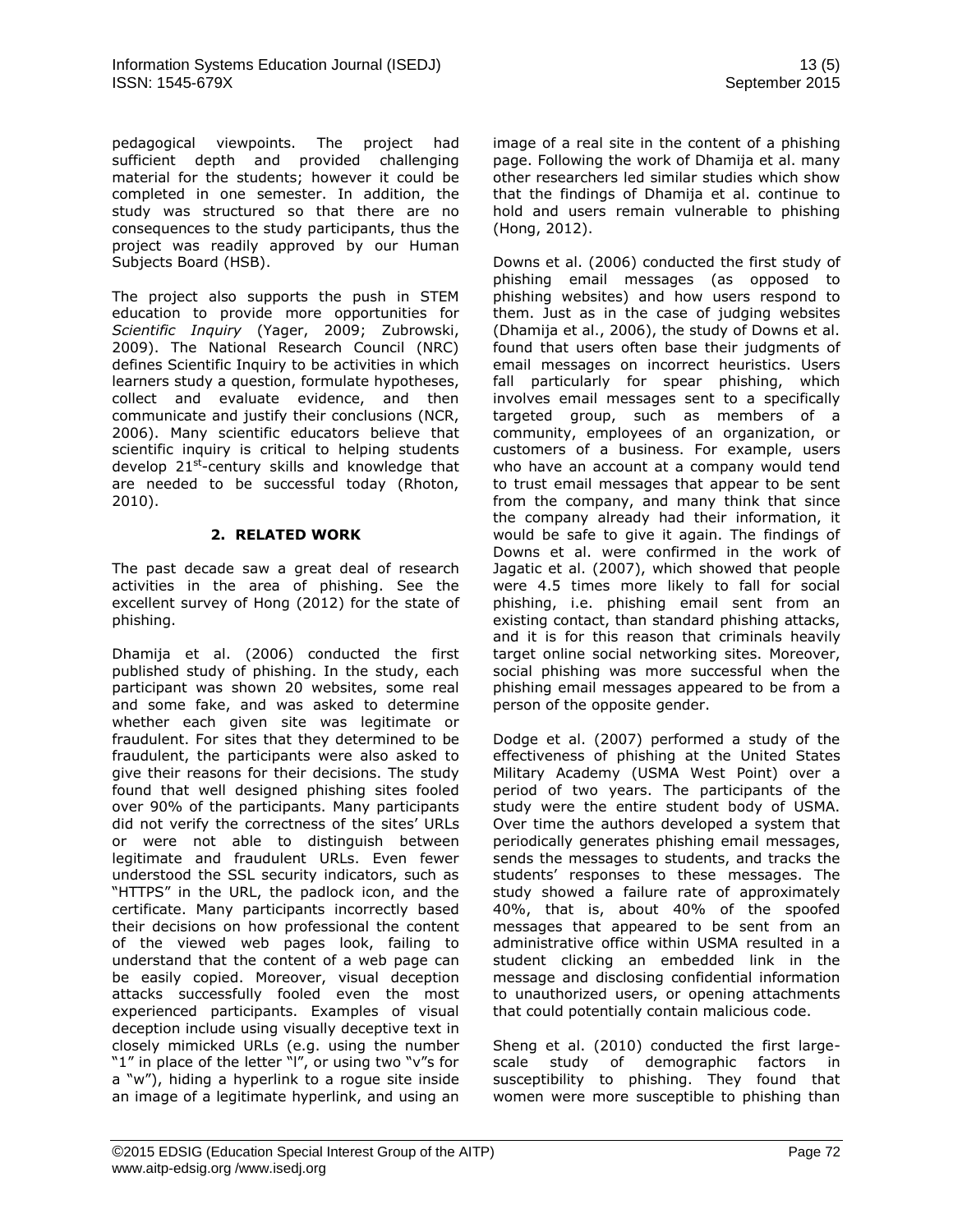men, likely because women appeared to have less exposure to technical knowledge and training than men. They also found that young participants of ages 18 to 25 were more susceptible to phishing than other age groups, possibly because that they had less experience and less exposure to education and training in computer security. In the meantime, the authors found that good educational materials reduced participants' chance of falling for phishing by 40%.

Since lack of knowledge is the primary reason why users fall for phishing, many researchers studied the effects of education and training in helping users prevent phishing (Kumaraguru et al., 2007; Sheng et al., 2007; Kumaraguru et al., 2009; Kumaraguru et al., 2010). Kumaraguru et al. found that simply emailing anti-phishing materials to users is ineffective, as people are used to receiving and ignoring such warning (Kumaraguru et al., 2007). They found that users learn more effectively in embedded training, where users are presented training materials after they fall for an attack. Kumaraguru et al. developed an embedded training system called PhishGuru (Kumaraguru et al., 2009; Kumaraguru et al., 2010). PhishGuru periodically sends simulated phishing email messages to users in training, and when users fall for such a message, they receive an intervention email message that explains to them that they are at risk for phishing attacks and teaches them how to protect themselves against phishing. Study showed that with this approach, participants' chance of falling for phishing reduced by 45%, even one month after the training. Sheng et al. developed an educational game called Anti-Phishing Phil that teaches users basic security concepts related to phishing, and then tests users on what they learned (Sheng et al., 2007; Kumaraguru et al., 2010). Studies showed that this approach improved novices' ability to identify phishing by 61%.

Our information security capstone project was very similar in nature to and draws from the methodologies of the above-mentioned studies on phishing. The main difference is that those studies were conducted by professional researchers, whereas our project was for undergraduate seniors in a capstone course. We are not aware of published scholar articles on capstone courses in information security. However, there is a wealth of literature on capstone courses in IT or IS related disciplines.

All those articles show that capstone projects benefit students and add values to a program of study. For instance, Dunlap (2005) shows, based on the analysis of student's outcomes in a software engineering capstone course, that capstone projects promote problem-based learning which enhances students' self-efficacy in learning and problem solving. Such selfefficacy is crucial for remaining competitive in computing related fields that are constantly and rapidly evolving. Gupta & Wachter (1998) and Lesko (2009) show that capstone projects bolster critical thinking and stimulates students' creativity to integrate various concepts and skills, apply the integrated skills to solve problems, and acquire practical knowledge. Our capstone experience confirms all these findings.

There is also literature on methods to deliver capstone courses. Lynch et al. (2004) define four models of delivery. The first is the industrysponsored model, where students play the role of early career employees within a company. The second is the studio model, where students collaborate with experts and mentors. The deliverables are defined, but their content is flexible. The third is the traditional model, where students collaborate in teams. The deliverables are defined, but there is little interaction with and support from the faculty. The fourth is the directed model, where students form small groups and work closely with the faculty. The groups are provided with a clearly defined set of requirements, milestones and deliverables. The directed model is the model we adopted to deliver our capstone course.

### **3. THE PROJECT**

This section describes the capstone project and how it was organized and implemented. The course was Information Technology (ITEC) 4810, Systems and Security Capstone. The authors taught the course in Spring 2012, Fall 2012, and Spring 2013. The work was selfcontained, i.e., the work completed in one semester. The authors were assigned to teamteach the course.

Students were divided into groups of three. We found that three students per group worked better than four per group, because with a smaller group size each student had a sufficient amount of responsibility. The purpose of the project was to research various aspects of *phishing*, using students on our campus as participants. The research attempted to answer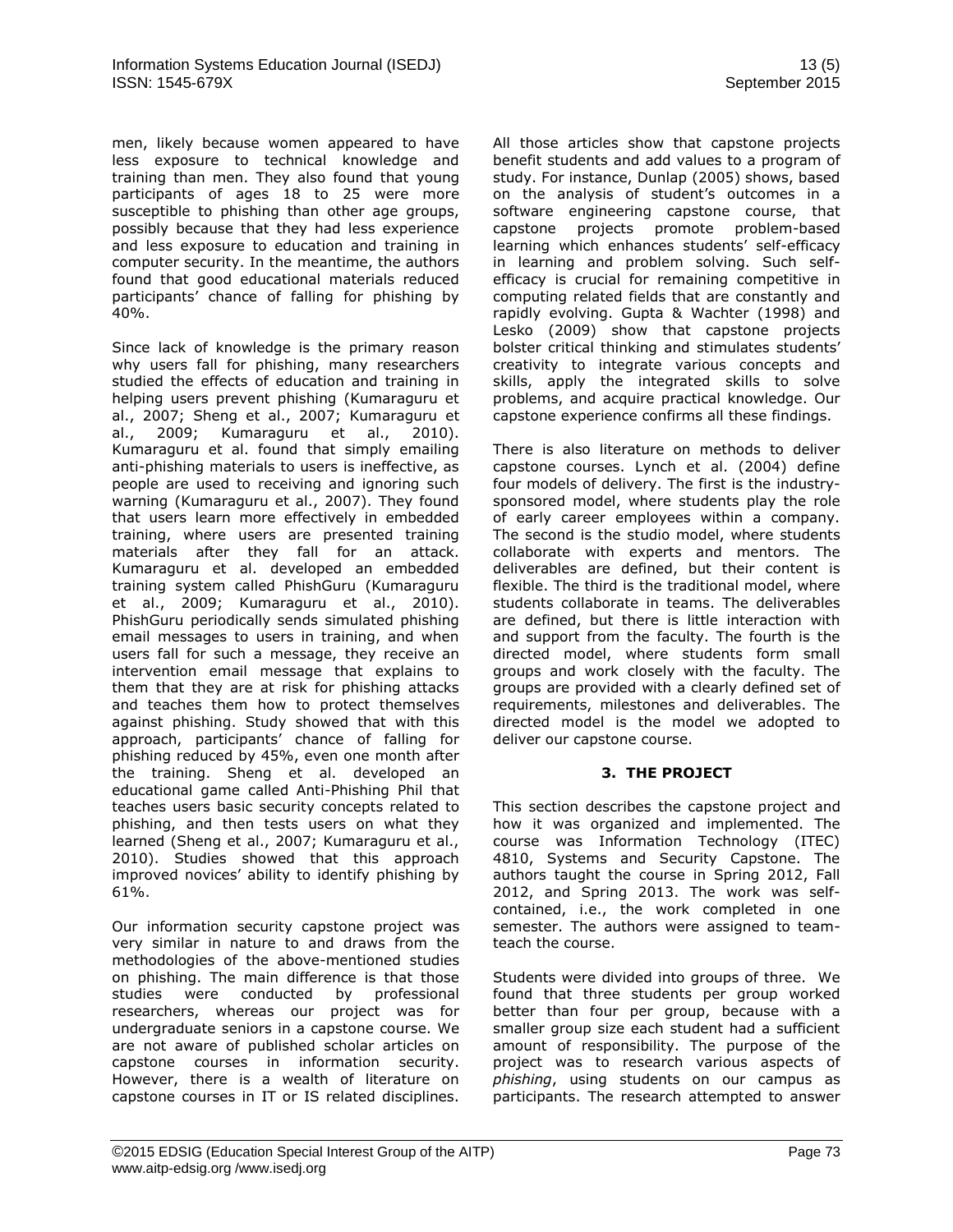questions such as "Do people recognize certain indicators of phishing?" and "Which participants are more likely to fall for phishing?" Students in the class were able to choose their own questions and generate hypotheses, which were then tested using data collected by a web-based survey system (which they also developed).

We delivered the capstone course using the *Directed Method* as defined by Lynch et al. (2004). We not only defined the project, but also organized the project into components and subcomponents, and set a timeline of milestones and deliverables. For each subcomponent we covered the background and tools that the students needed to complete the deliverables on time. We chose to adopt this method of delivery because the students had never been involved in this type of project before.

On the other hand, good planning and organization by the instructors and proper guidance to the students would make the project more accessible and manageable. There are two major components of the project that run concurrently throughout the semester. One was the "research" component of the project, in which students conducted the research, collected the data, analyzed the data, and wrote a paper about the project and the results. The second component was the "development" side, which consisted of developing the web-based survey system. The survey system was used to collect the data and test the hypotheses. The research component is discussed below in this section, and the development component is discussed in Section 4.

The research component of the project requires that the students:

(1) Acquire fundamental knowledge of phishing

(2) Conduct library research into the current phishing literature

(3) Determine one or more hypotheses

(4) Create web pages and email messages, and develop survey questions

(5) Statistically analyze the data

(6) Interpret the results of the analysis and write the academic paper

#### **Acquire fundamental knowledge of phishing**

The students in the capstone course were primarily seniors in the Systems and Security concentration, and therefore had some fundamental knowledge of phishing. However, to immerse them into the topic, we required the students to read three in-depth articles about phishing: (1) "Why phishing works" (Dhamija et al., 2006); (2) "You've been warned: An empirical study of the effectiveness of Web browser warnings" (Egelman et al., 2008); and (3) "The State of Phishing Attacks" (Hong, 2012). We assigned discussion questions and created discussion forums on these articles in the online learning management system. The students were required to participate in these online discussions, as well as in-class discussions.

#### **Conduct library research into current phishing literature**

We contacted the library staff at our institution, who taught a short course on conducting research using our library resources. Although most of the students had been through a similar presentation in the past, they indicated that it was helpful to have a review of these research skills, particularly with respect to the current topic.

Each group was given the assignment to find at least three additional papers related to phishing. After reading these papers, they were required to write the "Background and Related Work" section of their own paper and give an oral presentation in class. The presentations not only gave students experience in public speaking, but also increased their breadth of knowledge concerning phishing.

## **Determine the hypotheses**

Each student in the group was required to develop at least one research question and hypothesis. Therefore, each group would research at least three hypotheses. Some examples of hypotheses are:

 Male participants are able to identify phishing attempts better than female participants.

• Information Technology majors will be more likely to identify phishing attempts than non-IT majors.

 Phishing email is more effective if it contains familiar content or comes from a source that participants recognize.

Over 50% of participants will be unable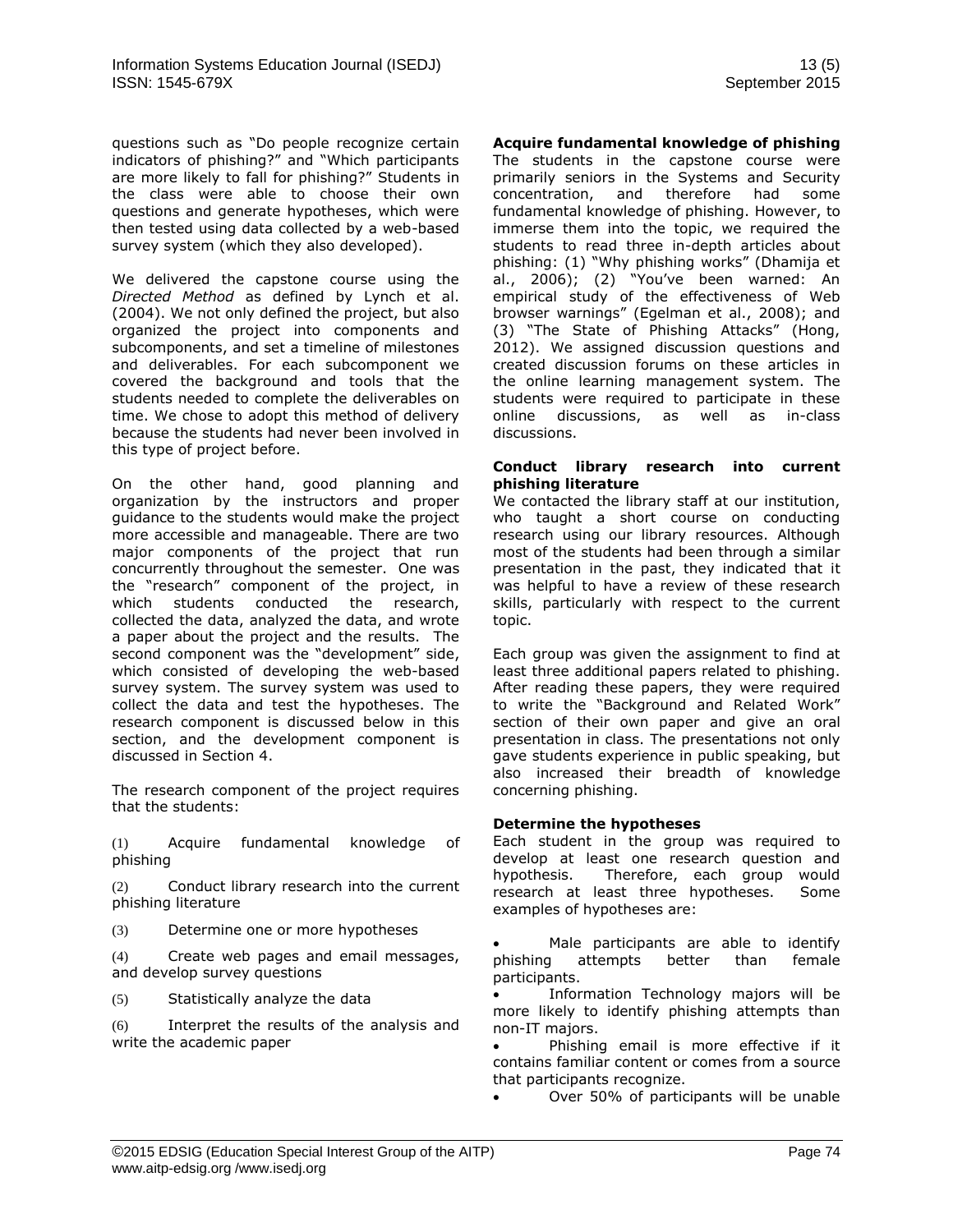to identify a phishing site when the URL is the only indicator.

 Users with training are less susceptible to phishing than those without training.

Students queried the database containing data collected by the survey system, and then tested all these hypotheses by performing statistical analysis. In order to help students test the last hypothesis on the above list, we did a simple control study. That is, we selected a small control group of participants, and gave a short training session on phishing basics before the control group participated in the study. The data for the control group and that for other participants are stored separately. It may be interesting to note that of the list of sample hypotheses given above, the first one (male vs. female) was refuted, while all the others were confirmed in the study.

#### **Create web pages and email messages, and develop survey questions**

Once the hypotheses were developed, then the groups were required to create web pages and email messages, some of which were legitimate and some of which were phishing attempts. These were to be presented to the survey participants as images of the web pages and email messages. Due to restrictions placed by our institution's Human Subjects Board (HSB), the participants would not interact directly with a live phishing site or a live phishing email message, but rather with static images of the phishing site or messages. The survey questions from all of the groups were collected and organized into one cohesive survey.

When participants entered the survey, they first viewed and accepted the Informed Consent information, which was required by the HSB. Next came a demographics form, which collected demographic data such as sex, age, major, class level, etc. that was needed to analyze the hypotheses. This was followed by 10 to 12 screens, which displayed the images of real or phishing web pages and email messages. For every image, the participant was asked to identify whether this was legitimate or fake (phishing). We used a 4-point Likert scale: Strongly Agree, Agree, Disagree, and Strongly Disagree. We did not include the neutral option (Neither Agree nor Disagree), as we wanted the participant to choose one way or the other. Appendix 1 shows an example of an image and survey question presented to participants. This is an example of a phishing site which mimics

the site of Fidelity Investments (note the misspelling of the word "fidelity" in the URL.)

Those who identified this screen as a phishing attempt, were asked a follow-up question to further identify which indicator led them to this conclusion. Indicators included bogus URLs, lack of a padlock, strike-through of https, and errors in the content of the page or message. This gives more detail concerning what "gave away" the image as a phishing site or email. Appendix 2 shows the follow-up image and question to the image shown in Appendix 1. Note the boxes surrounding such areas as the URL, the menu, the logo, and the content.

## **Creating images of phishing sites**

Creating images of phishing sites was the component that students enjoyed the most. Making an image of a real site is relatively easy – one simply visits the site and takes a screenshot. A vast majority (about 80%) of the images used in the survey were images of phishing sites, and we encouraged students to be as creative as possible in creating those. However, developing a realistic phishing image is non-trivial. Simple approaches such as using photo-editing software to modify the image of a real site do not work, as they do not produce realistic looking images. The best approach was for the student to create a phishing site first, then take an image of that. We demonstrated a few tools for constructing phishing sites. For instance, we introduced a web crawler known as HTTrack that allows one to copy the content of an entire website to a local computer and based on that come up with a site that mimics the original site.

The students installed and configured a DNS server to establish a phishing site with a desired domain name. Then they set up a web server with HTTPS and created a privately signed certificate. Next they copied the mimicked legitimate web site contents using HTTrack and modified the source code to create the desired content for the phishing site. The students also installed an SMTP (sendmail) server and created phishing email messages.

### **Ethics**

During this part of the course we repeatedly emphasized professional ethics. We reiterated that these tools were introduced in order to complete their project and to better understand phishing attacks. We emphasized that any attempt to use those tools to launch phishing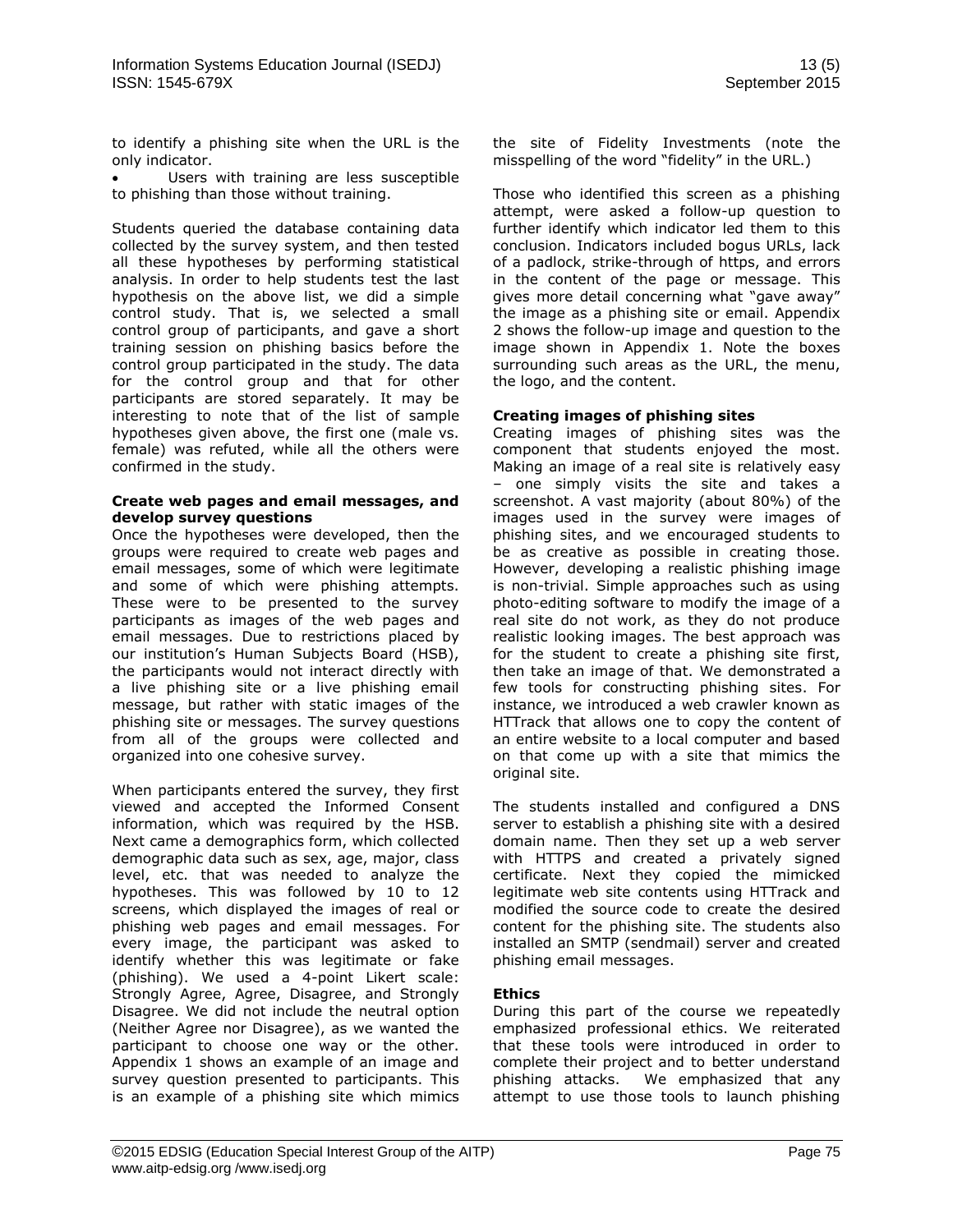attacks is considered criminal behavior. These students are in the Systems and Security concentration of our ITEC major, therefore it is important that they thoroughly understand the professional ethics involved. All students understood this and took it seriously.

#### **Statistically analyze the data**

The students in the Systems and Security concentration are required to take a statistics course, and therefore have some statistical foundation. However, the statistics course is at the sophomore level, and the students in the capstone course are mostly seniors. Therefore, a short review of hypothesis testing was needed (approximately one week of classes).

We chose to model the responses in the binomial form by summing Strongly Agree/Agree and Strongly Disagree/Disagree responses separately. Students analyzed the data based on the following steps for hypothesis testing:

- Step 1. Develop the null and alternative hypotheses
- Step 2. Specify  $\alpha$
- Step 3. Decide if the test is one-tail or two-tail
- Step 4. Choose the formula and calculate the
- test statistic
- Step 5. Compute the p-value
- Step 6. If p-value  $\leq \alpha$ , then reject Ho and fail to accept Ha; otherwise accept Ho

The groups were required to turn in a document containing a formal statement of their hypotheses, along with the statistical analysis, which they had conducted. This document would become the next section of their written paper.

For example, one group had a hypothesis which states that most (i.e. over 50%) of users will be unable to identify a phishing site when the URL is the only indicator of phishing. Formally, the alternative hypothesis Ha and null hypothesis Ho are given as follows:

- Ha: More than 50% of attempts will fail to identify phishing websites that have fraudulent URLs as the only indicator of phishing.
- Ho: Less than or equal to 50% of attempts will fail to identify phishing websites that have fraudulent URLs as the only indicator of phishing.

All of the groups together had developed four phishing pages that have fraudulent URLs as the only indicator of phishing. Therefore,

participants' answers to the survey questions for these four images allowed this group to test the hypothesis. Answers that chose "strongly agree" or "agree" are considered correct, and answers that chose "disagree" or "strongly disagree" are considered incorrect. This is obviously a one-tail test. The group set  $\alpha$  to be 0.05. Applying the correct formulas to the survey data, the group computed a t-value, and then computed a pvalue using the Microsoft Excel TDIST function. The resulting p-value is tiny and significantly less than  $\alpha$ . Therefore, with a confidence level of 95%, the group rejected the null hypothesis and concluded that most people would fail to identify phishing websites when the URL is the only indicator for phishing. Appendix 3 shows the summary of the group's statistical test for this hypothesis.

#### **Interpret the results of the analysis and write the academic paper**

For this component of the project, we followed these characteristics of Scientific Inquiry, as defined by the National Research Council (NRC):

- Learners formulate explanations from evidence to address scientifically oriented questions.
- Learners evaluate their explanations in light of alternative explanations.
- Learners communicate and justify their proposed explanations.

For this section of their academic paper, students were asked to explain what the statistical evidence had shown. This was accomplished by having group meetings, meetings of group members and faculty members, and also general class discussion. We found students in other groups could be quite helpful in discussing and offering explanations.

As previously stated, two purposes of the course are to engage students in scientific inquiry and to learn how to write an academic paper. By the time we reached this point in the semester, most sections of the paper were already written. Essentially, all that remained was the results of the analysis and the conclusions. The advantages of this approach are two-fold: (1) We were able to review sections of the paper and make suggestions/corrections as the project unfolded, and (2) students were not overwhelmed by the task of writing an entire paper at the end of the semester.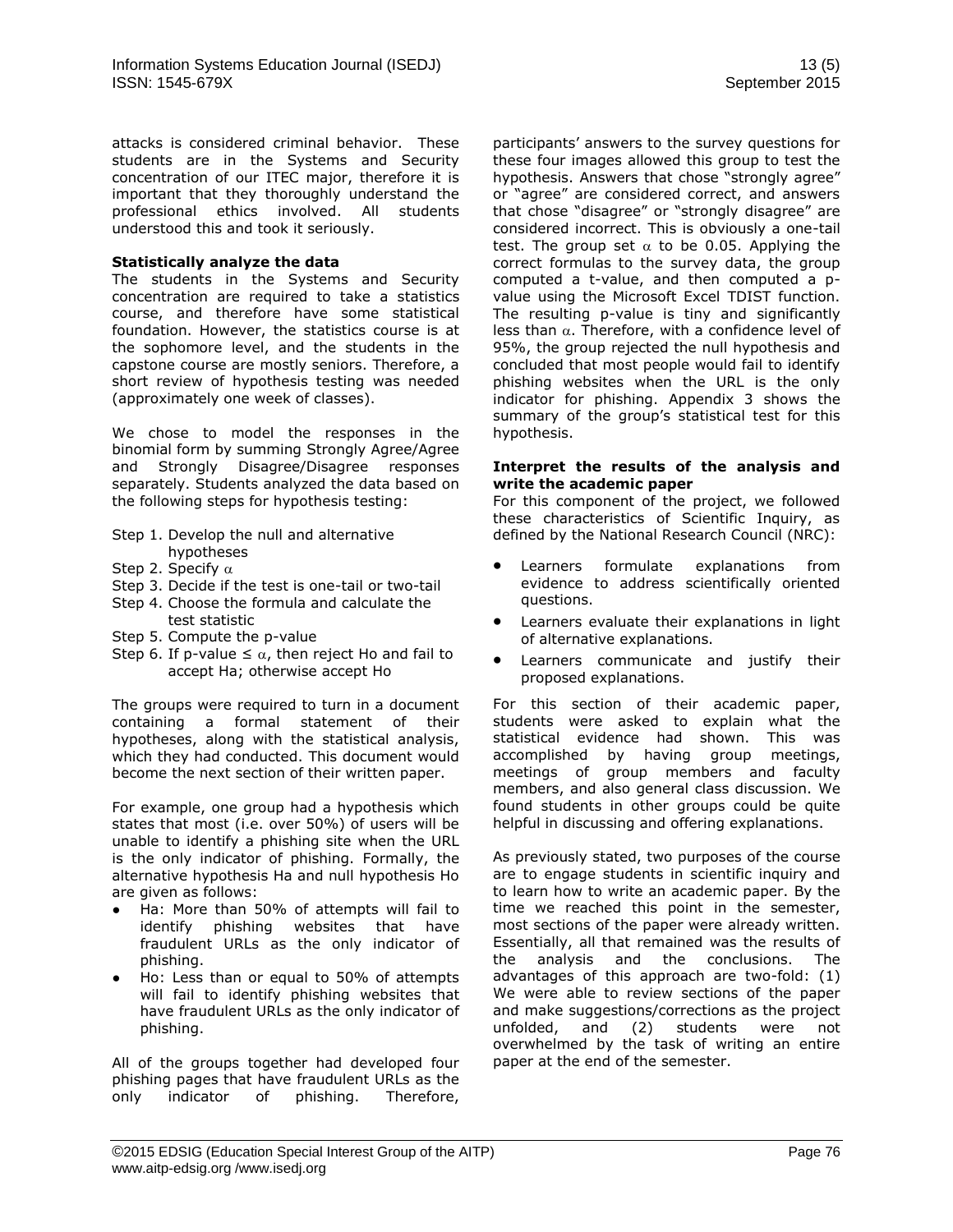Each group gave an oral presentation at the end of the semester, which supports the NRC goal of communicating and justifying their proposed explanations.

#### **4. TECHNICAL DEVELOPMENT OF THE SURVEY SYSTEM**

The survey system was developed using LAMP (Linux, Apache 2.2.3 web server, MySQL 5.0 database, and PHP 5.1.6 in CentOS 5.3). This platform was chosen because it is a popular platform for website development and has a large supporting community.

The development process was divided into four tasks: database development, web page development, phishing image development, and creation of a survey system, including OS and software installation. The survey system development tasks were assigned to two development groups: a database development group and a web development group. The database development group designed the database schema and ported the web page and email images into the database. The web development group installed LAMP software and created web pages for the survey. The survey system development time was tight, so we used the Rapid Application Development (RAD) model to minimize planning time and get a working system as soon as possible. Using RAD, revisions of the system occur as it is being developed.

The database development group created a database schema to store the survey questions and the data that would be collected. The major challenge faced by the group was to design a logical data model with many unknown factors and implementing it within a very short period of time. The logical data model had to support various survey types, which were unknown at the time of its design. The survey system needed to be ready by approximately two-thirds into the semester so that the students could test their survey questions with phishing images before the system was released to participants.

As shown in Appendix 4, the group tried to make the database schema as simple as possible but also general enough to support various types of survey questions. The group created the initial conceptual model using E-R diagrams with justifications. They collected feedback from the other students and revised the design as needed. Then the group normalized the

database, and developed the physical design of the database structure with MySQL. The group worked together with other students to put the survey questions and images into the database, then to test and debug the survey system.

Designing the reusable survey web pages was one of the key challenges for the web page development group. The web pages are designed to support different types of survey questions with minimal effort. To this end, the web pages were categorized into start and end pages, main question pages, follow-up question pages, and survey result report pages.

The start and end pages consisted of the informed consent form and an end-of-survey thank-you page. To each survey instance, the start page associated a session ID that was used to identify the instance. By utilizing the session IDs, the survey did not need to collect personal information from participants, but was still able to uniquely identify each survey instance.

The main question pages loaded question statements and a related image from the database using an internal question number. Then it recorded the participant's answer in the database. The same web page source code was reused by changing the question number until all of the main questions were given to the participant. The follow-up question pages also used the same source code, but were only displayed when a participant indicated that the image from the main question page was a phishing site or email image. Appendix 5 illustrates how the types of pages were used in the process flows.

The initial version of the survey system was developed in Spring 2012. The system was further enhanced by students in subsequent semesters.

## **5. CONCLUSIONS**

This paper describes the project in an Information Security capstone course that the authors jointly taught in three separate semesters. The course was delivered using the directed method (Lynch et al., 2004), where milestones and deliverables are clearly defined and students are provided with necessary background and tools to complete the deliverables on time. The capstone project was very successful in that we were able to achieve the objectives: (1) students will develop a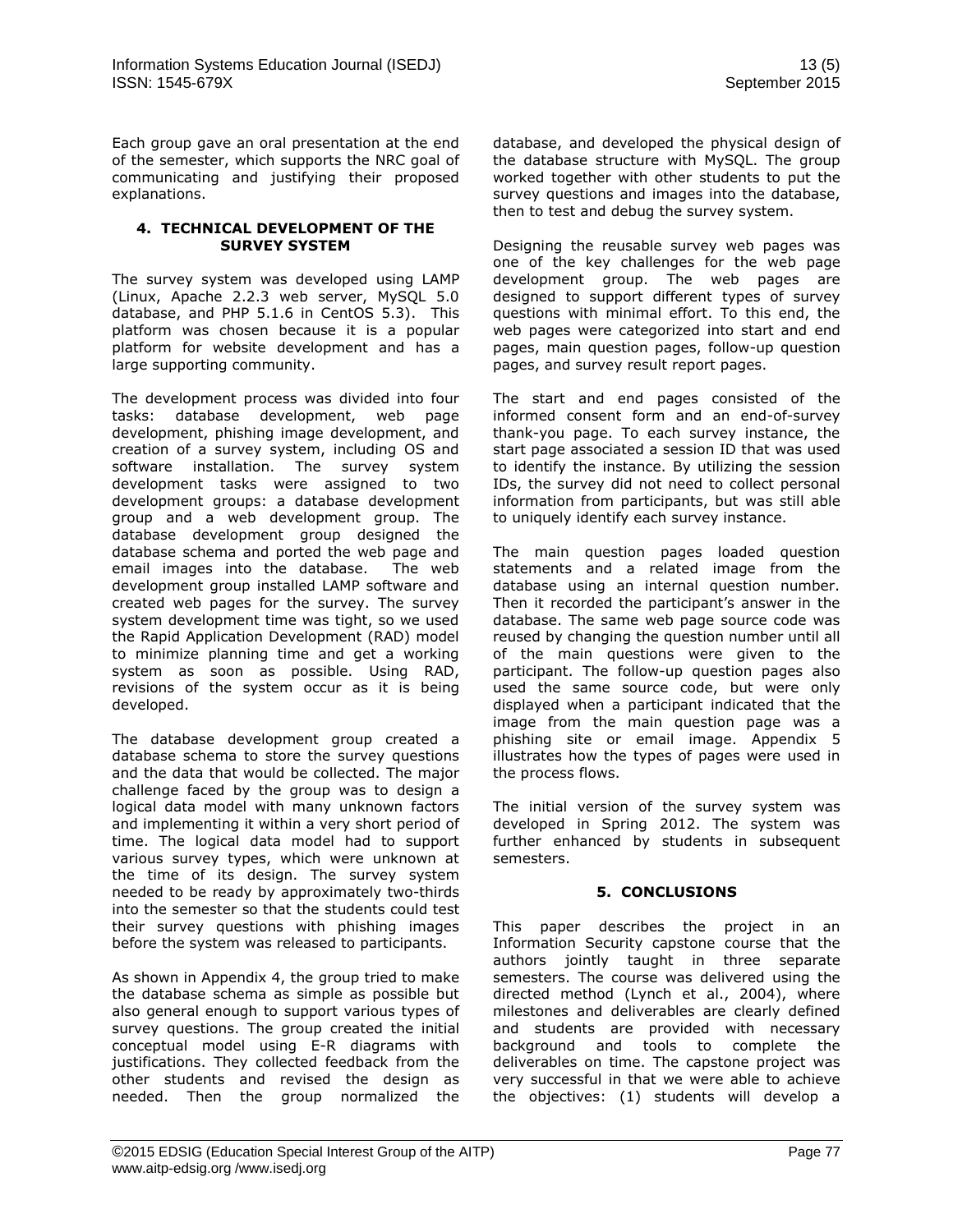deeper understanding of one area of information security, (2) learn how to conduct research in the computing field, and (3) learn how to write an academic paper. Under proper organization and guidance, the students were able to complete a research project that was previously conducted by reputable professional researchers. The components of the capstone project reinforced and integrated skills in information security, networking, systems analysis and design, database design and implementation, web development, software development and testing, and statistics. The project was accomplished in one semester with very little additional resources other than the authors' expertise.

Additional experience with "soft skills" also occurred as a result of this project. Students learned to communicate and work with various groups, each having different responsibilities, and to coordinate their efforts. They were also responsible for contacting other instructors at our institution to solicit participants to take the survey. This was excellent experience for the workplace environment in which strong communication and teamwork skills are highly valued.

### **6. REFERENCES**

- Dhamija, R., Tygar, J.D., & Hearst, M. (2006). Why phishing works. *Proceedings of the CHI Conference on Human Factors in Computing Systems*, 581-590.
- Dodge, R.C., Carver C., & Ferguson, A.J. (2007). Phishing for user security awareness. *Computers & Security*, 26(1), 73-80.
- Downs, J.S., Holbook, M.B., & Cranor, L.F. (2006). Decision strategies and susceptibility to phishing. *Proceedings of the SOUPS Symposium on Usable Privacy and Security*, 79-90.
- Dunlap, J. C. (2005). Problem-based learning and self-efficacy: How a capstone course prepares students for a profession. *Educational Technology Research and Development*, 53(1), 65-83.
- Egelman, S., Cranor, L.F., & Hong, J. (2008). You've been warned: An empirical study of the effectiveness of Web browser warnings.

*Proceedings of the CHI Conference on Human Factors in Computing Systems*, 1065-1074.

- Gupta, J. N. D., & Wachter, R. M. (1998). A capstone course in the information systems curriculum. *International Journal of Information Management*, 18(6), 427-441.
- Hong, J. (2012). The State of Phishing Attacks. *Communications of the ACM*, 55(1), 74-81.
- Jagatic, T.N., Johnson, N.A., Jakobsson, M., & Menczer, F. (2007). Social phishing. *Communications of the ACM*, 50(10), 94- 100.
- Kumaraguru, P., Cranshaw, J., Acquisti, A., Cranor, L.F., Hong, J., Blair, M.A., & Pham, T. (2009). School of phish: a real-world evaluations of anti-phishing training. *Proceedings of the 5th Symposium on Usable Privacy and Security*, 1-12.
- Kumaraguru, P., Rhee, Y., Sheng, S., Hasan, S., & Acquisti, A. (2007). Getting Users to Pay Attention to Anti-Phishing Education: Evaluation of Retention and Transfer. *Proceedings of the Anti-Phishing Working Group's Second Annual eCrime Researchers Summit*, 70-81.
- Kumaraguru, P., Sheng, S., Acquisti, A., Cranor, L.F., & Hong, J. (2010). Teach Johnny Not to Fall Phish. *ACM Transaction on Internet Technology*, 10(2), 1-31.
- Lesko, C. J. (2009). Building a framework for the senior capstone experience in an information computer technology program. In *Proceedings of the 10th ACM conference on SIG-information Technology Education*, 245-251.
- Lynch, K., Goold, A., & Blain, J. (2004). Students' pedagogical preferences in the delivery of IT capstone courses. *InSITE 2004 Informing Science and IT Education Joint Conference*, 431-442.
- National Research Council (2000). Inquiry and the national science education standards: A guide for teaching and learning. Washington D.C.: National Academy Press.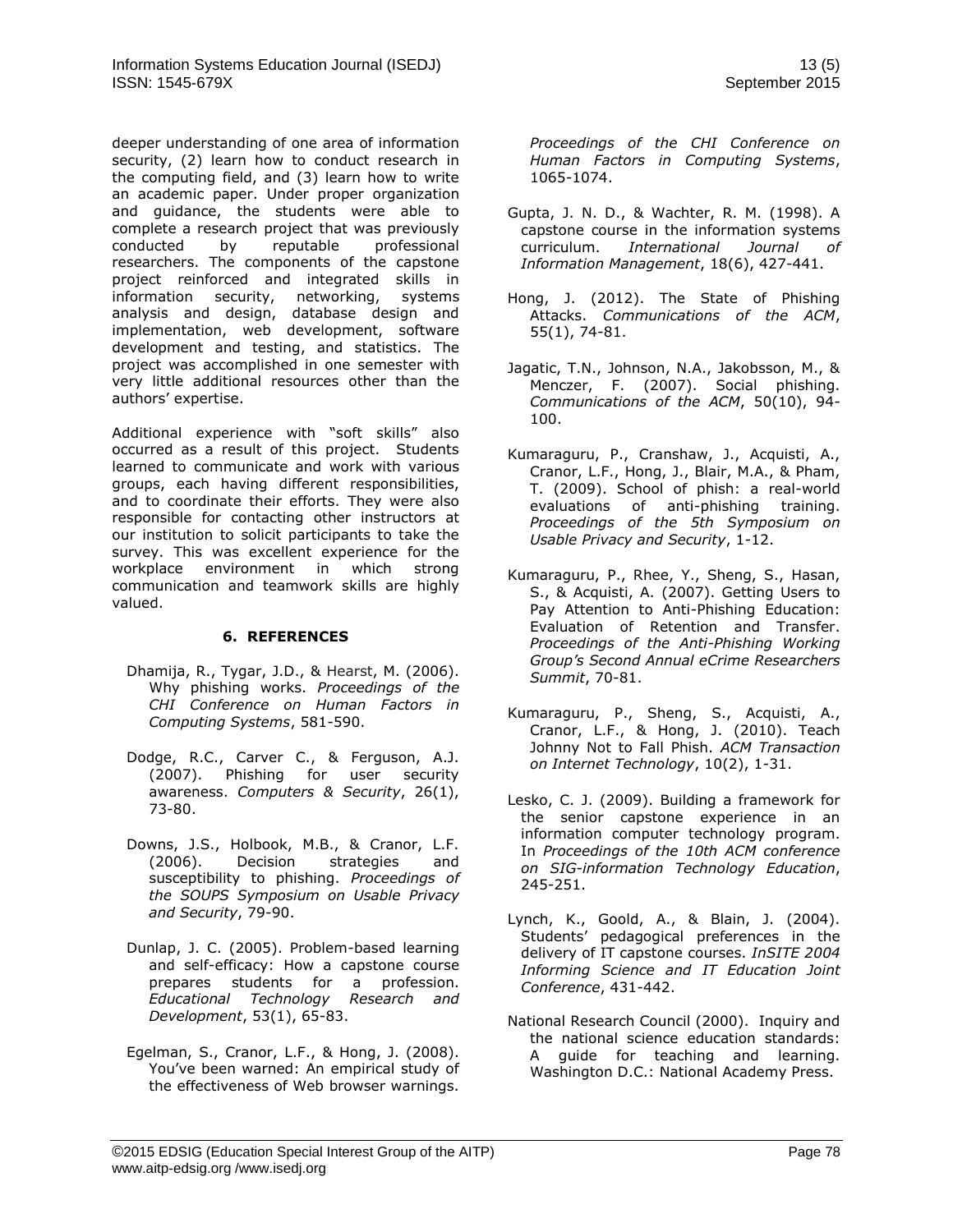- National Research Council (2006). How Students Learn: History, mathematics and science in the classroom. Washington D.C.: National Academy Press.
- Rhoton, Jack (2010). Science Education Leadership: Best practices for the new century.
- Sheng, S., Holbrook, M.B., Kumaraguru, P., Cranor, L.F., & Downs, J.S. (2010). Who falls for phish? A demographic study of phishing susceptibility and effectiveness of interventions. *Proceedings of the CHI Conference on Human Factors in Computing Systems*, 373-382.
- Sheng, S., Magnien, B., Kumaraguru, P., Acquisti, A., Cranor, L.F., Hong, J., & Nunge, E. (2007). Anti-Phishing Phil: The design and evaluation of a game that

teaches people not to fall for phish. *Proceedings of the Third Symposium on Usable Privacy and Security*, 88-99.

- Smithenry, Dennis W. and Gallagher-Bolos Joan A. (2009). Whole-Class Inquiry: Creating student-centered science communities. Arlington, VA: National Science Teachers Association: NSTA Press.
- Yager, Robert E. ed. (2009). Inquiry: The Key to Exemplary Science. Arlington, VA: National Science Teachers Association: NSTA Press.
- Zubrowski, Bernard (2009). Exploration and the Meaning Making in the learning of science: Innovations in Science Education and Technology Series. Breinigsville, PA: Springer.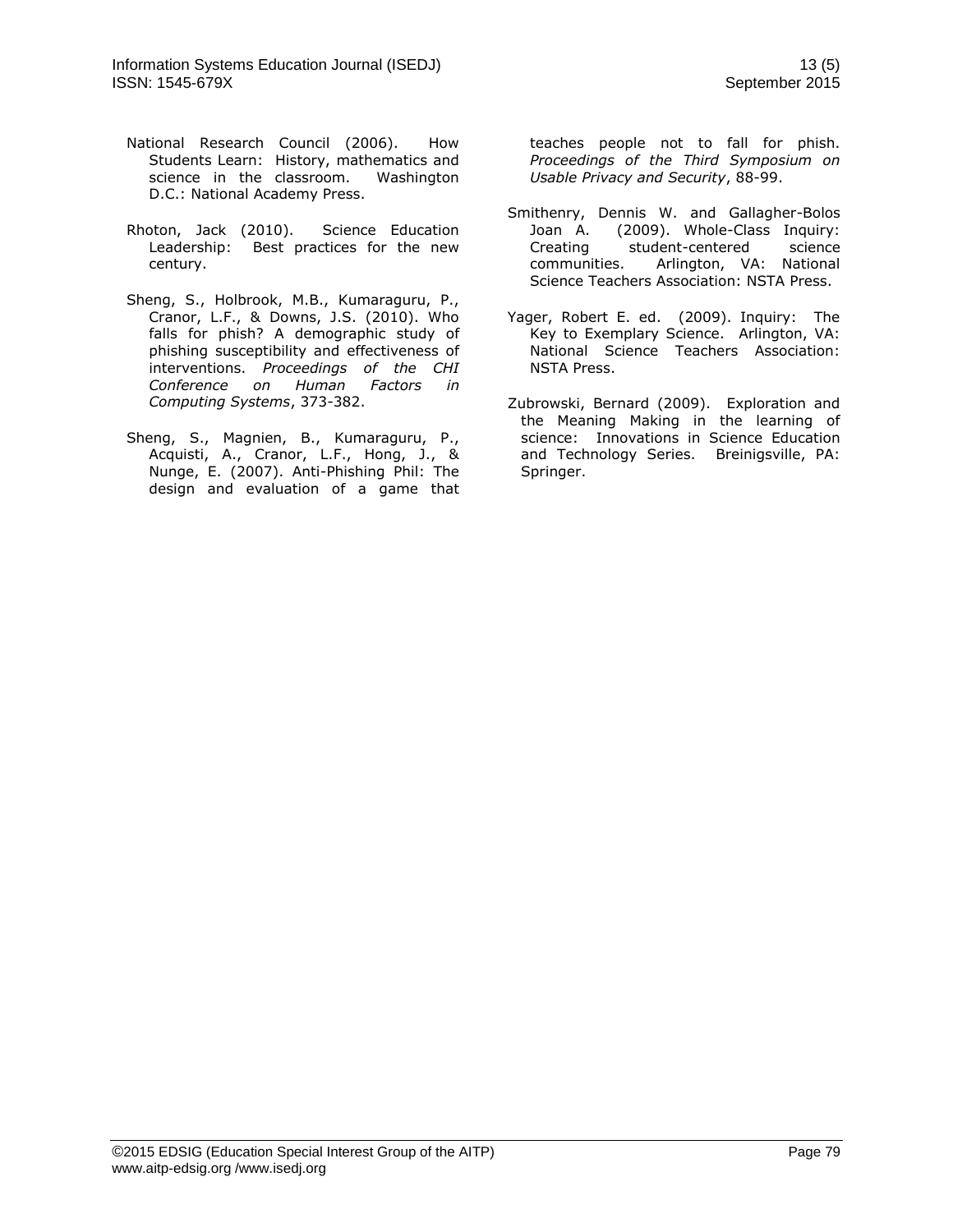## **Appendices**

#### **ITEC 4810 Computer Security Survey**  $\mathcal{O} \, \ast \, \, \widehat{\boxplus} \, \, \widehat{\boxtimes} \, \, \widehat{\boxtimes} \, \, \widehat{\boxtimes} \, \, \widehat{\boxtimes} \, \, \text{Online Trading, ETFs, Mutu...} \times \, \Big|$ Is this a phishing site? Strongly Agree To **Disagree** Sunday, March 31, 2013  $\odot$  Strongly Disagree Customer Log In 0.00: 14,578.54 +52.38 (0.36%) NASDAQ: 3,267.52 +11.00 (0.34%) SRP 500: 1,569.19 +6.34 (0.41%) - Markets closed Market New submit It's Time to Re:think Ready to get started? **Your Personal Economy** Or give us a call at 800-343-3548 Find the confidence to manage the<br>one economy you have the power to change-your own. Get News & Insights eceive investment insights, ideas, See how Fidelity can help and offers from Fidelity. Sign up for emails  $(ii)$ 3720 Personal Economy 65 iShares ETFs Stock Market Insights Why Choose Fidelity **TDANING** DETIDEMENT EIIMING

## **Appendix 1. Sample Survey Image**

**Appendix 2. Follow-up Question**

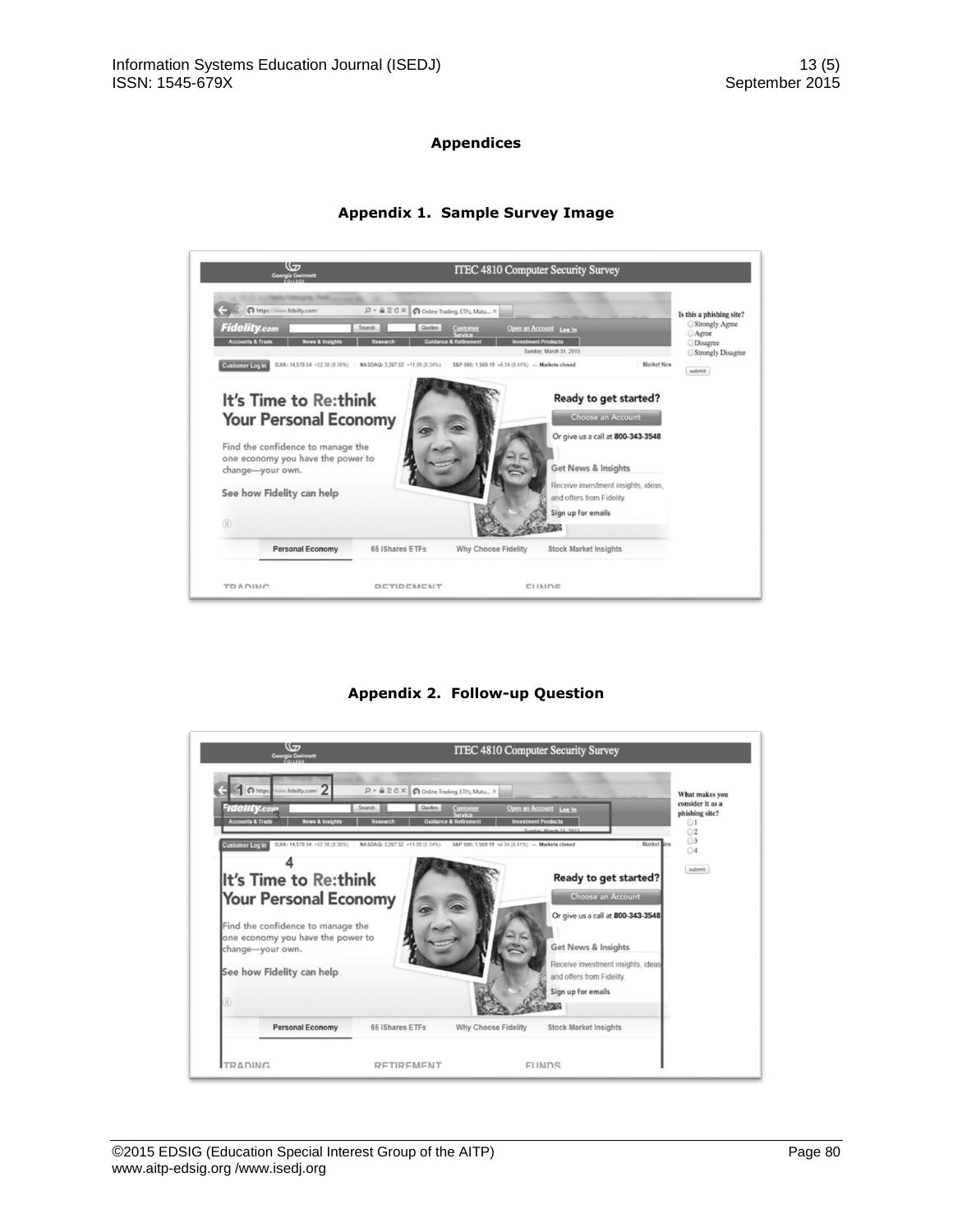| URL identifier accuracy |             | $Ha: \mu$                                                                            | 0.5 |  |
|-------------------------|-------------|--------------------------------------------------------------------------------------|-----|--|
|                         |             | $Ho: \mu \leq$                                                                       | 0.5 |  |
| n                       | 272         |                                                                                      |     |  |
| Xbar                    | 37          |                                                                                      |     |  |
| $\sigma$                | 10.61445555 |                                                                                      |     |  |
| $\alpha$                | 0.05        |                                                                                      |     |  |
|                         | 56.71260465 |                                                                                      |     |  |
| p-value                 | 1.1512E-152 |                                                                                      |     |  |
|                         |             | Conclusion: Since p is <= alpha, we can reject the null hypothesis                   |     |  |
|                         |             | Therefore it is our conclusion that when the URL is the only identifier              |     |  |
|                         |             | of a phishing website, people most likely fail to notice they are on a fake website. |     |  |

## **Appendix 3. Sample hypothesis testing by a group**

## **Appendix 4. E-R Diagram for the Survey System Database**